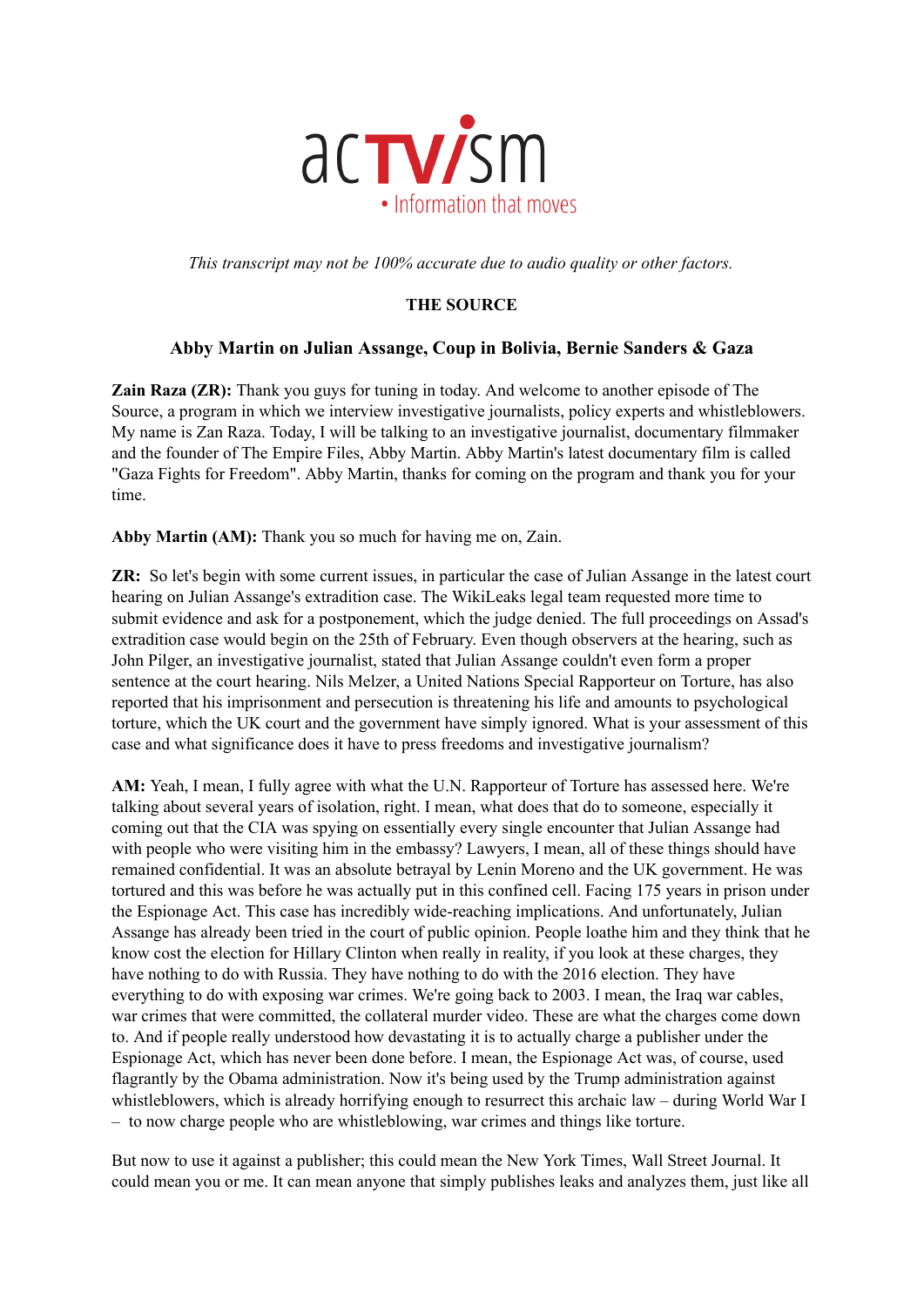of these publications do. So I think this case is absolutely devastating, horrifying and has wide-reaching implications for press freedom and journalism as a whole. And unfortunately, people have already made up their mind about Julian Assange. They're not taking a stand the way they should be because this is a case that affects us all. And if we don't stand up and say no more, I fear we're in for a really dark road ahead.

**ZR:** I want to pick up on that. In press conferences held by the German government, Russia Today (RT) journalist named Florian Warweg has been quite persistent and the question he's been asking persistently is what is the German government's position on the report produced by the U.N. Special Rapporteur Nils Melzer? And the government's reply has been consistently, even though this question has been posed for weeks; they haven't heard about it or about the report. And the Real News Network also reported recently that Amnesty International has not raised the level of Julian's case to campaign level, which they usually do for other cases, whether it's from foreign countries. And corporate media outlets in Germany and the US have not called red alert on this, even though, as you've just pointed out, this has major implications on journalism. So the question is, why is there this silence on this issue and what can people do to inform others about this case?

**AM:** I think there's silence on this issue because there is a direct collaboration between all of these governments that are essentially puppets or criminal collaborators of the US empire. The fact that Trump, you know, kind of went outside of the norm to arrest, seized someone out of an embassy that they were granted amnesty in, and charge them with the Espionage Act for simply publishing leaks and covering leaks. I mean, it's really unprecedented Zain. And I think that all of these collaborators are guilty of the same crime. I mean, anyone who is not standing up and saying that this is an absolutely atrocious and criminal assault on journalism is complicit and are participating in this criminal act. But I think that's exactly why they're staying silent on it. Of course, they're not going to come out and say, you know, unfortunately Julian Assange was tortured for the last couple of years. And he is being tortured now. I mean, we still can't explain that solitary confinement is torture in this country and we use it all the time. So it's it's devastating. I think that people need to wake up and inform themselves and act out. I mean, speak out about this issue; inform people that these charges have nothing to do with Russia. They have nothing to do with the election, that they are about exposing war crimes. And if we're going to lock people away, facing 200 years in prison for exposing war crimes, what kind of country – what kind of world are we going to live in? So we have to stand up and collectively say no more.

**ZR:** I want to move to another issue that is making headlines recently, and it's about the recent developments in Bolivia. There's a lot of confusion on this topic in the German mainstream media. It is being claimed that Evo Morales ousting was of his own making due to election fraud, popular discontent, and also because of his persistence in rewriting the constitution. What do you make of these counter arguments and what is really unfolding there?

**AM:** Sure. I mean, this is kind of the latest in a long line of CIA backed coups, to be honest. I mean, of course, the corporate media is telling us, don't believe your lying eyes. Don't believe what is really going on on the ground. So let's break down a couple of these myths that are being perpetrated and propagated by corporate media outlets and essentially their lackeys.

So, first of all, there was fraud in the election, right, and there were voting irregularities. Well a think tank called the Center for Economic and Policy Research based out of D.C., has broken down the statistical facts and they have found that there are absolutely no voting irregularities in the data. And they found that there was no fraud whatsoever. Now, of course, while these tallies were still being conducted, you had Carlos Meza, the opposition candidate, coming out saying he wasn't going to recognize the final results.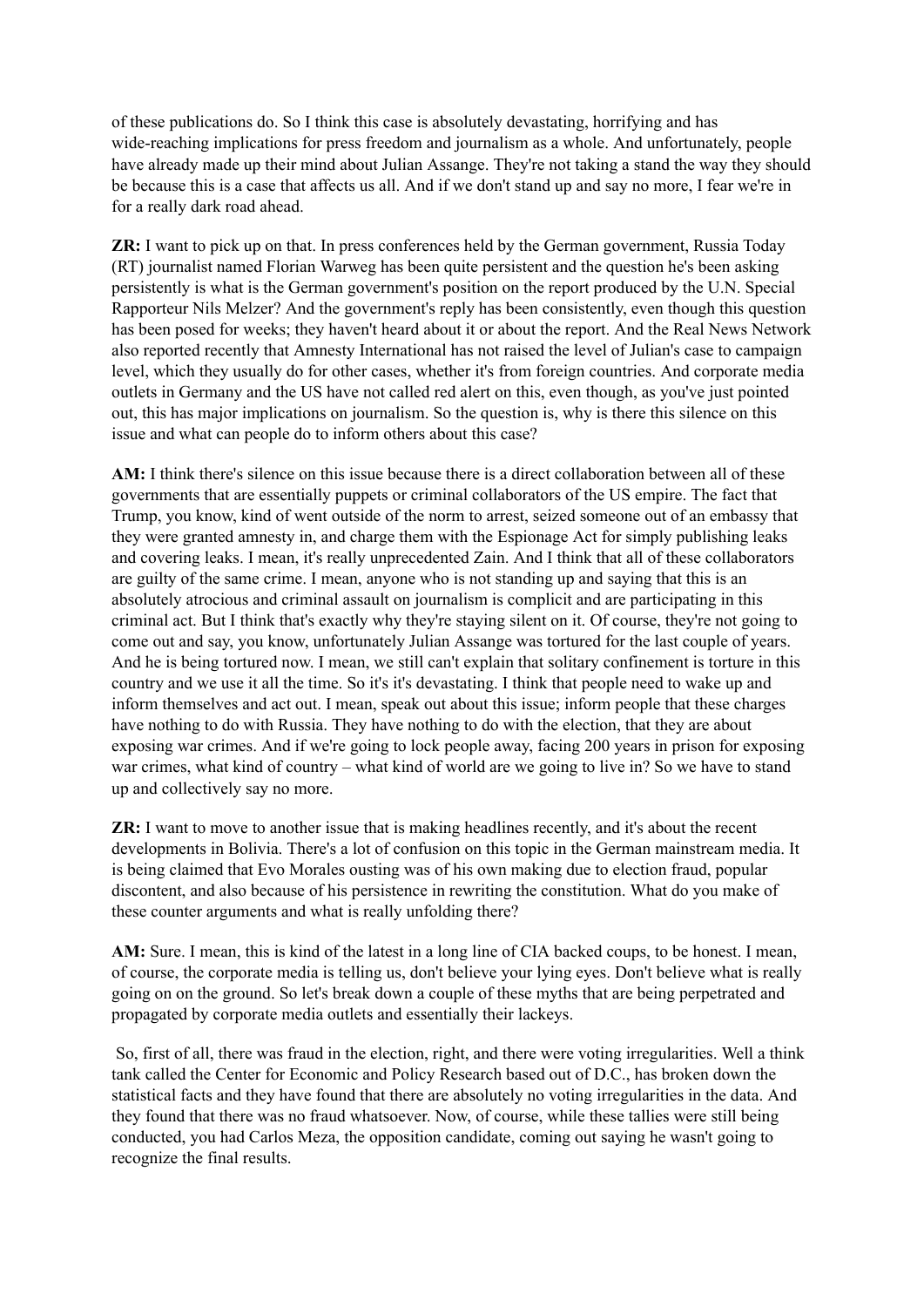You had politicians like Marco Rubio, Donald Trump already taking to Twitter, saying fraud is being conducted. How would they know that when the election hadn't even concluded yet? The Organization of American States, which is essentially a cutout of the US government – funded 60% by U.S. funds – but it's kind of proposed as this impartial organization, because it's comprised of a conglomerate of Latin American states, but primarily it kind of does the bidding of the US empire. It went out ahead and said, you know, there were voting irregularities we're very concerned. And then, of course, the U.S. follows suit and says, we stand behind the OAS.

So all of these things put together has made it seem like, oh, my God, the election was fraudulent. Oh, my God, you know, Evo Morales needs to resign. And of course, they said, oh, he resigned. Right. It wasn't a coup. What do you call it when the military to poses a democratically elected leader? Who was deemed by the highest court in the land the year prior, that he could indeed run for a fourth term?

Agree with it or not, these judges are elected, unlike the United States Supreme Court, judges in Bolivia are elected and they did actually grant him a fourth term to run. So like it or not, these are the facts here. And unfortunately, Zain, we're finding out more and more proof of direct US involvement. Let's talk about Carlos Mesa really quick. I mean, this is a guy who was incubated from a D.C. think tank called the Inter-American Dialogue, subsidized by the same corporations that subsidize corporate media, banks, weapons contractors, oil companies. He worked at this think tank, which is also run by the National Endowment for Democracy. This is another CIA cutout that uses civil society groups to foment regime change and insurrection, especially in Latin American countries like Venezuela and Cuba.

So let's also look at the fact that six graduates from the School of the Americas of the Fort Benning military training institution, which literally trains people and torture, is responsible for millions of people who are disappeared in Colombia and several Latin American countries in the past, with direct CIA coups are also complicit in this criminal overthrow of Evo Morales. Six confirmed SOA graduates directly tied to the U.S. government. Not only that, there were secret audio recordings leaked that literally showed direct collaboration with opposition figures in Bolivia, with senators like Marco Rubio and Ted Cruz talking about running the coup out of the US embassy in Bolivia, and also planning that if Evo Morales won democratically another term that they would say that there was fraud, they would attack polling centers and essentially run this criminal coup out of the US embassy. That's exactly what we saw happen. That is what Evo Morales is claiming today.

And who has filled this power vacuum? Who has filled this disgraceful absence of leadership? Christian fascists, Christian fascist people running around with a giant prop Bibles declaring indigenous people in a country where 65% are indigenous, satanic, saying Indians have no place here! What kind of government are we going to see take over this fascistic Christian paramilitary state that is already committing massacres of poor and indigenous campesinos in rural areas, where dozens have died at the hands of these soldiers.

So it is disgraceful to not call a spade a spade. This is a military coup. And unfortunately, we're seeing it's the next in a long line of military coups that are directly backed by the US government because the Trump administration already has declared alongside Mike Pompeo that the Monroe Doctrine is basically being reclaimed, that we are going back to the days of brazen CIA coups to overthrow leftist leaders in Latin America. And Evo Morales was one of the last holdouts here of this pink tide that we saw. I mean, he did incredible things to uplift the poor in that country. And that was an unforgivable crime to US empire, it was first nationalizing the resources, oil and gas, next was pursuing socialism, and third, was providing a voice for indigenous and poor people in the country. And those are three unforgivable crimes for US empire.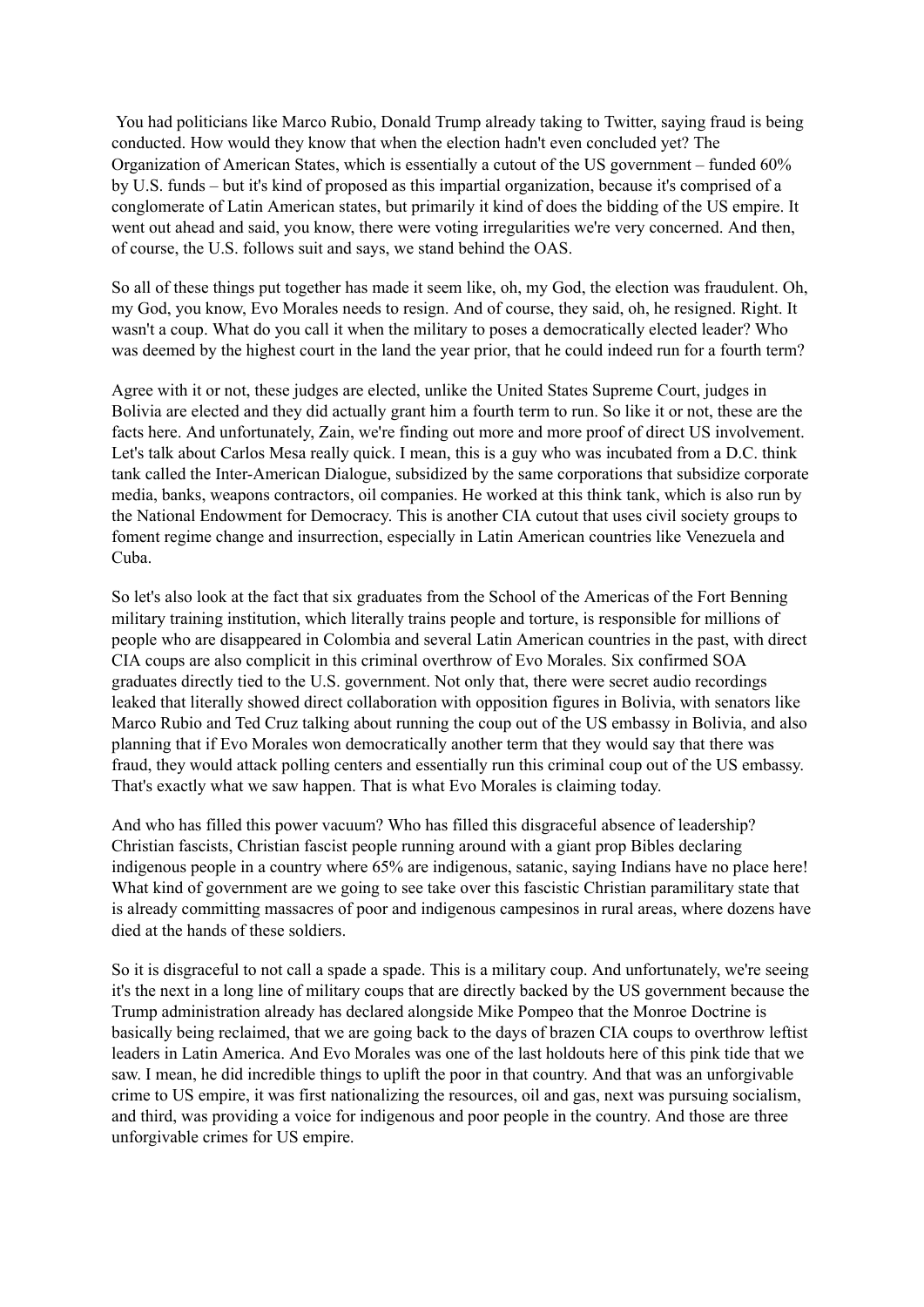**ZR:** I want to pick up on that. And one of the things that come to mind is Ronald Reagan, I think it was in the 1980s, who tried to ban assassinations of foreign leaders. I think it was in 1981, he passed a directive. But still, we see this sort of mentality continuing in US foreign policy. We saw this in Brazil and Venezuela. And now we're seeing this in Bolivia. Do you think the US is going to continue with its policy of overthrowing governments, or do you think public consciousness is high enough now to see behind this propaganda, and to stand up against it?

**AM:** Unfortunately, you know the propaganda is very deep and very strong, and a lot of people are kind of tricked. They see protests all around the world and they just automatically think, well, you know, governments are inherently corrupt, and there is this kind of line that's towed by a lot of so-called leftists, even here. And a lot of liberal media establishment journalists – they essentially portray these talking points that are completely false. So, again, you know, "the elections were fraudulent and Evo Morales resigned because he was a dictator and he's authoritarian". It's interesting that all these Latin American countries that have democratic elections are all authoritarian, you know, autocratic dictatorships. And unfortunately, no, I think that the Trump administration is kind of going back to this bloody legacy from the Reagan era of death squads, torture squads, paramilitary assassinations, and also just direct CIA coups. I mean, we saw it kind of coming back with Venezuela in full force.

You know, the Bush administration tried to overthrow Hugo Chavez. Of course, that failed miserably. Obama tried to use kind of these civil society groups and undermine the Venezuelan government with sanctions. But when Trump got into office, he really just removed the gloves completely, you know, not only around the world with drone strikes and bombings, but in Latin American specifically; kind of this attack on socialism. Saying that, you know, it's no longer about the axis of evil, it's about the troika of tyranny: Cuba, Nicaragua, Venezuela.

And every single thing that's happened in Venezuela to try to overthrow Nicolas Maduro has been directly tied back to the US government. Go back to the assassination attempt with C-4 explosives where Nicolas Maduro was on stage that was directly linked back to the US government and of course, this ridiculous attempt to overthrow Maduro with this U.S. puppet, Juan Guaido, another DC incubator baby who could barely muster crowds of 100 people today. He was completely propped up and he's still being paid 54 million dollars by USAID.

Unfortunately, I think public consciousness is not growing fast enough. I mean, we need to resurrect an anti-war movement in this country. We need to stand together with our brothers and sisters around the world who are living under the boot of the US empire and who are being directly threatened by these criminal genocidal sanctions and say: no more. We need to start looking outside the borders of our own country and realize what our government is doing in our name and with our tax dollars.

**ZR:** I want to switch gears now and talk about your recent documentary film called "Gaza Fights for Freedom". I watched it, I must say, I was shocked by the amount of information that you documented which does not at all appear in the mainstream media, especially in Germany. Talk about the making of your documentary, the inspiration, expectations you had, the problems you faced and how it all turned out eventually.

**AM:** Sure, it's a great question, and thank you so much for watching it Zain. You know, I know that this is a really contentious issue, of course, in Germany, where BDS laws have made it very restrictive to actually talk honestly about the Palestinian struggle and what needs to be done to gain justice. You know, Mike Prysner, my partner with Empire Files, which is the series that we conduct on YouTube, we were in the occupied West Bank back in 2016. We were doing a series of investigative reports about the occupation. I mean, this is under brutal military occupation, similarly to what Gaza was prior to 2006 when the Israeli military was forced out and Hamas won that election. Now, while we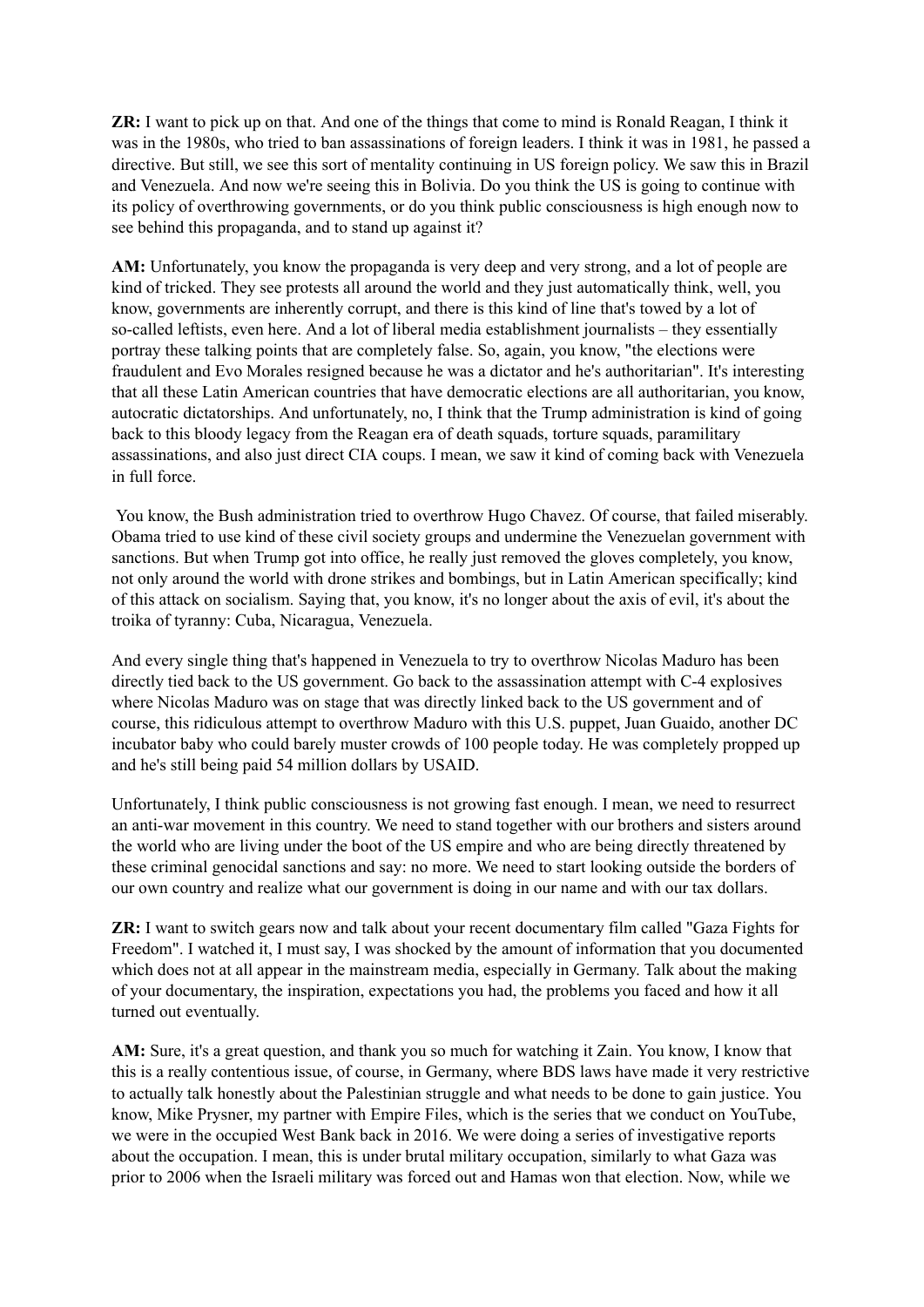were in the occupied West Bank, we tried to get into Gaza. We had all the proper credentials. We filled out all the right paperwork. And I was told by the Foreign Press Office under Netanyahu that I was a propagandist. And not only that, but that I was an Iranian agent. I mean, here I am used to being called a Russian agent, a Venezuelan agent. So to be called an Iranian agent by the Israeli government to be banned outright from getting into this territory was really devastating.

And I think that really shows how scared they are for people to go in and report the honest truth. They only want lackeys. They only want people who will toe the Israeli line. And so they try to keep this forced separation from actual honest journalists, from getting into this area and really reporting what is going on. So fast forward two years later, when the Great March of Return sparked off. I mean, I was absolutely appalled by the corporate media coverage of the Great March. It was always told in the passive voice, right? Palestinians died. Clashes happened.

No. This was an ongoing massacre. Direct targeted assassinations of civilians, scores of civilians, and not only that: children, journalists, medics, disabled people. The way that this was being covered was atrocious. I was lucky enough to Skype into this session of about 30 journalists within Gaza who were talking about how is the western media covering this march? Because, of course, as you know, it was unlike anything that has ever really happened before, a mass civil disobedience, non-violent action of tens of thousands of Palestinians of all stripes. And out of that Skype session came a collaboration, came a pitch. Why don't we do an Empire Files episode or episodes about this? But once we saw the footage come back, once we directed the interviews with these victims and saw how incredible and cinematically brilliant this footage was, we knew we couldn't just do an Empire Files episode, we knew we had to take at least eight months off and really work to do exactly what you saw, which is do a full feature length documentary film. And that's exactly what we did.

**ZR:** One of the most revealing parts of the documentary was to focus on the socio-economic conditions surrounding Gaza. You even provided a voice to ordinary people who, to quote one example, make a living for their families by collecting scraps from the rubble that is left behind from Israeli airstrikes. Talk about the conditions that Gaza is under, and do you think this is contributing to the radicalization there?

**AM:** Great question. Yeah. We're talking about a besieged enclave where 2.2 million people are trapped inside, right? 75% percent of these people are refugees. Half of them are children. Half are children. I repeat that point because it's a really, really strong point, and we have to remember that this is essentially a war against children. It's the largest open air prison in the world. People are deprived of basic human mobility.

You talked about the struggles of making the documentary, another big struggle Zain, was basically accumulating the footage, which took several, several months because of the lack of adequate electricity. These people are surviving with two to three hours of electricity a day – if they're lucky. That took an extreme hardship to try to get this footage, download the footage, because they literally did not have access to the Internet. Electricity is as important as the air we breathe. As Amad says in the film, the gentleman who we're talking about that survives on scraps, who was also shot in the leg at the Great March of Return, lost his farm from Israeli bombardment, has a family that, you know, he can barely take care of because of just how little resources that they have. We're talking about not being able to pump water to the roof because of the lack of electricity; the fact that you can't keep food cold. And that's just electricity. Let's talk about the water crisis really quickly.

Even the U.N. reports that in 2020, water will be completely non potable, 100% non potable. What does that mean? What does it mean to not have access to clean water? That means that right now 97% is completely toxic. Desalination plants can't be rebuilt because construction material is prohibited from entering the territory. Israel controls the land, the air and the sea. They actually count the caloric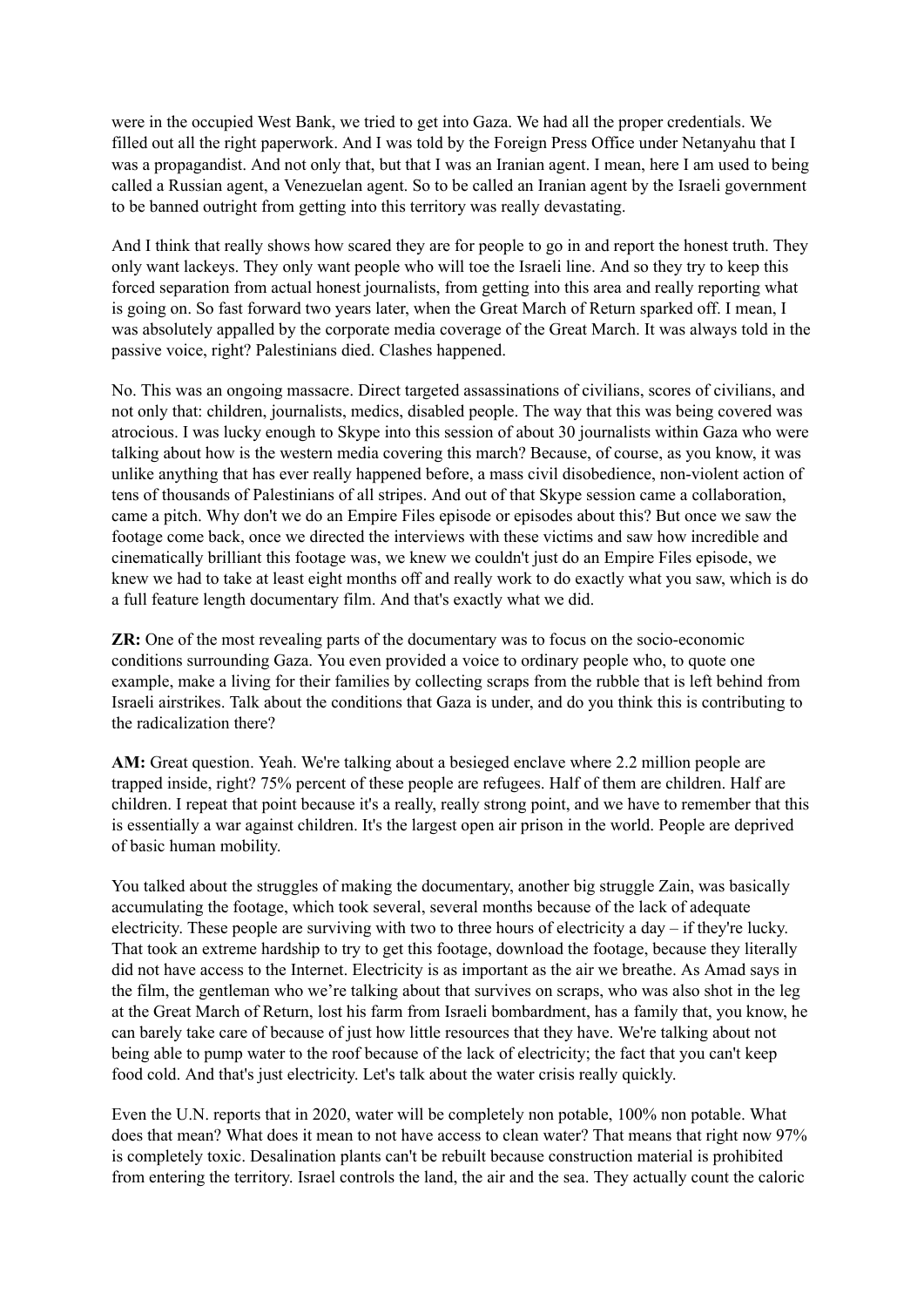intake of food that's coming in so they can maintain just above the level of malnutrition. It is absolutely horrifying what is going on. And of course, they can step back and just say, well, Hamas rules this territory. And so they have self-leadership, without saying that they actually control every single aspect of what goes in and what goes out.

And that includes people. That includes people. The amount of amputations that have come out of the Great March is insurmountable, because so many people are directly targeted in the kneecaps and the limbs, and they cannot actually leave. They are collectively punished and told outright that they are banned from getting medical permits because they were part of the march. And we already know that aside from the Great March of Return, medical permits were already drastically dwindling. And a lot of people just cannot get life saving medical care, necessary equipment and cancer treatment. And so they are designated to die a slow and painful death under this medieval siege. And of course, this contributes to radicalization. Of course it does. How could it not? How could it not? It's absolutely shocking that we can't link this together and say, why is this happening? Why are these people being collectively punished to the point where they are given no choice but to basically vote or support an, a lot of times, armed resistance. I mean, of course, they voted for Hamas. Hamas was the only organization that was actually fighting back against the military occupation.

But I think the Great March of Return shows you that there's hundreds of thousands of people, or thousands of people at least, who want a peaceful resolution, who want a non-violent resolution, despite the fact that arms armed resistance is completely legitimate and actually legal under international law.

**ZR:** What do you make of the argument that Hamas does not recognize Israel and therefore it is anti-semitic? What is your take on this argument? What have you found out by reading the general principles and their constitution?

**AM:** Absolutely. So this is an argument that's often repeated and hopefully it holds no bearing on reality. If you look at Hamas's charter today, they actually call for a two-state solution, which essentially means that they recognize Israel's right to exist, because that's what a two-state solution is. They call for their two state solution within the lines of the 1967 borders. So withdrawing illegal settlements in the West Bank, of course, expanding Gaza to the 1967 lines. If you look at what Bernie Sanders is saying, he actually says the same thing. So that's a really important thing to show that Hamas is willing to negotiate.

It's the Israeli authority and the Israeli ruling coalition who are not willing to negotiate. In fact, they declare that there should be no Palestinian state and they are openly declaring the annexation of the West Bank. And this includes the so-called Israeli opposition, Benny Gantz. You know, he actually just applauded the recent decision from the Trump administration to say these settlements will no longer be called illegal in our perspective. So this really shows you kind of what the opposition is and what they consist of, that there is no teeth to oppose these criminal policies.

Now, let's go back to the fact that Hamas is anti-semitic. In their charter as well they actually say this is a fight against Zionism, not against Judaism. This is a fight against political Zionism. This is the stance of progressive Jewish organizations worldwide, like Jewish Voices for Peace, which actually sponsored our entire Gaza Fights for Freedom Tour and many of these cities that we took across North America. Jewish Voices for Peace is in line with the same thing. I mean, they're the ones who say that Israel is the one who conflates Judaism and Zionism. And that's not the case. Israel does not represent Judaism worldwide, but they've politicized it in such a way that people mistakenly think that they do. So Hamas has actually made that differentiation in their new charter that you can read online. This is no secret. But people will continue to conflate this issue and distort the issue to paint Hamas in this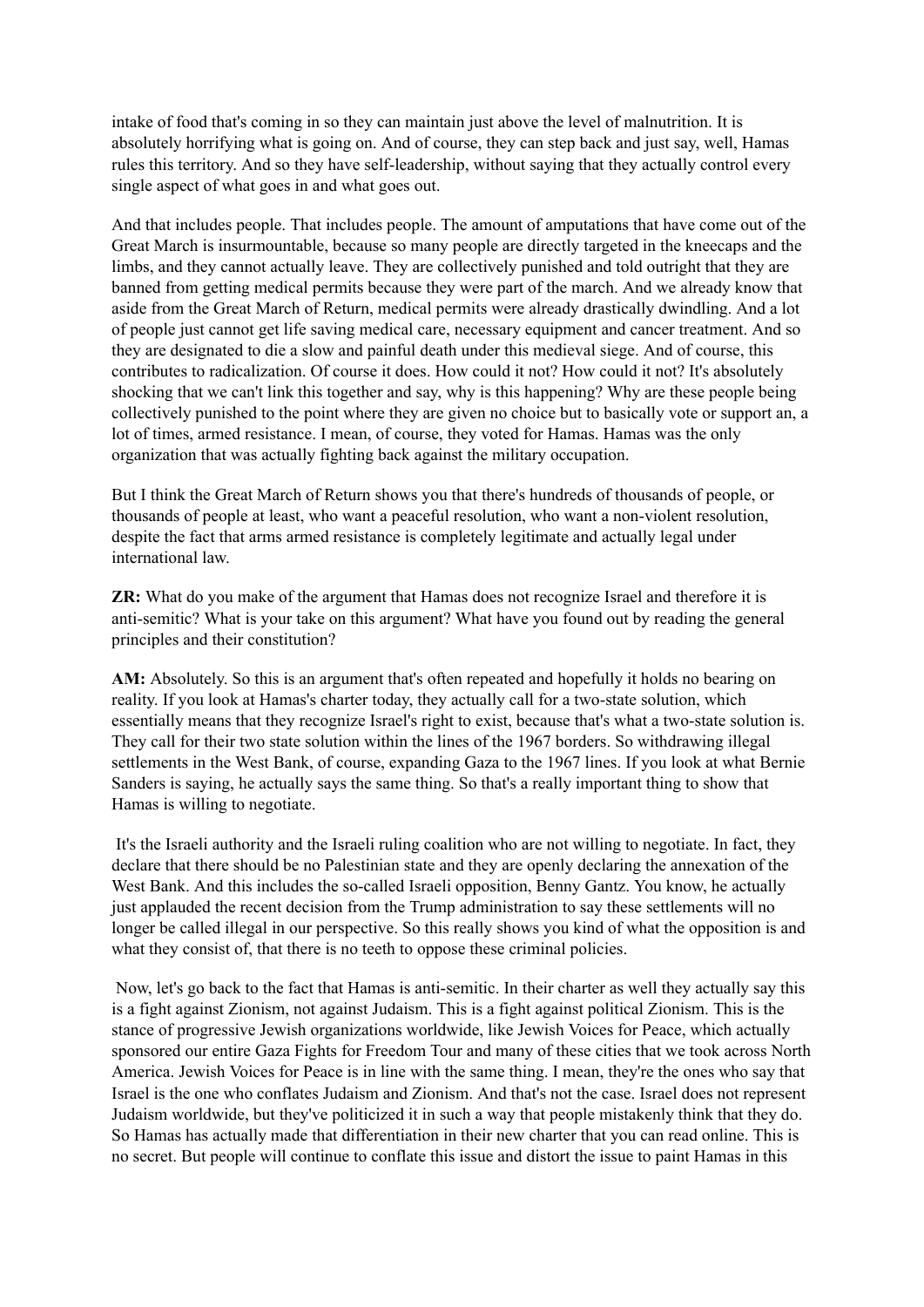cartoonishly evil way without actually understanding that they are willing, more than willing to come to the negotiating table.

**ZR:** And they have negotiated before in Qatar in Doha. I think that they regularly negotiate when the situation goes out of hand they then meet and negotiate and find some sort of agreement, which then does not hold for more than a couple of years before the bombardment starts again, right?

**AM:** Absolutely, and you see this happening a lot where, you know, the corporate media will paint the same script every time. And this is what happened last week when 34 Palestinians' lives were taken. This followed an extra-judicial assassination of an Islamic Jihad leader while he was sleeping in his bed alongside of his wife and his family. Of course, whenever these attacks happen, these pre-crime assaults, of course militant groups will fire rockets back in retaliation. Absolutely.

But the corporate media will paint that Hamas or Islamic Jihad will violate the ceasefire when in reality it's 99% of the time that Israel and Israeli government is actually violating whatever ceasefire is agreed upon, commit some sort of atrocity and then rockets are fired in retaliation. And then, of course, that provides the pretense to just bombard – carpet bomb a neighborhood, take out an entire family and kill scores of civilians. But of course, it's always one sided Zain and the corporate media will never tell the truth. And Palestinian lives are so dehumanized that it's just merely a blip on the radar.

**ZR:** One of the things that I saw at the Tagesschau, which is Germany's highly watched most watched daily news segment at 8:00. Millions of Germans watch that to get their daily news. I watched right after they attacked the Islamic Jihad group. They did not mention at all that his wife and children were killed or injured in that attack. And secondly, the headline in the thing that I observed was "Palestinians react". Palestinians fired rockets. As if all Palestinians fired rockets into Gaza. And so I noticed this reporting goes on as well. I mean, just ignoring the deaths of the families and then just saying that Palestinian rockets, paints some kind of a picture in my opinion, of pure evilness in Gaza and it dehumanizes them. So what is your assessment? When will this script end and how do you think people can break through this propaganda?

**AM:** Right. And I think the Great March of Return and "Gaza Fights for Freedom" really kind of exposes how bankrupt this argument, that everyone is a Hamas target. Everyone's a terrorist living in Gaza. I mean, again, these are tens of thousands of peace-going Palestinians. You know, a lot of Westerners always ask, where's the Palestinian Ghandi? And as the Great March organizer Ahmed Abu Artema said, there's been 200 of them and they've all been mowed down by Israeli snipers at the fence. And the whole intention behind the march was actually to stage a peaceful sit-in akin to an Occupy Wall Street, to just mount international attention, draw international attention to the fact that these people are still refugees 70 years later. So it's really criminal, the coverage and the distortion of what the Great March is. And, of course, the war crimes that have been committed, I mean, these are incontrovertible war crimes that we actually document extensively, coming from the U.N. report that was released early this year Zain, that literally documents the use of exploding bullets, the use of toxic gas. And again, the direct targeting of protected categories under the Geneva Conventions. And that's the truth. And, you know, even though over 200 Palestinians have been gunned down and thousands wounded with live ammunition, zero Israeli soldiers were killed, zero Israeli soldiers were wounded from the Great March of Return.

Now, how can this script end? Well, I think that's a really important point, because, you know, it's always painted as, well, Gaza needs to lay down their arms and Gaza just needs to follow the rules of engagement and then Israel will stop criminally, you know, basically suffocating them in every which way. Now, I think it's really important to kind of open our eyes and take a step back and look at the broad view here, and see, as I articulated at the beginning of the segment, the food, water, electricity.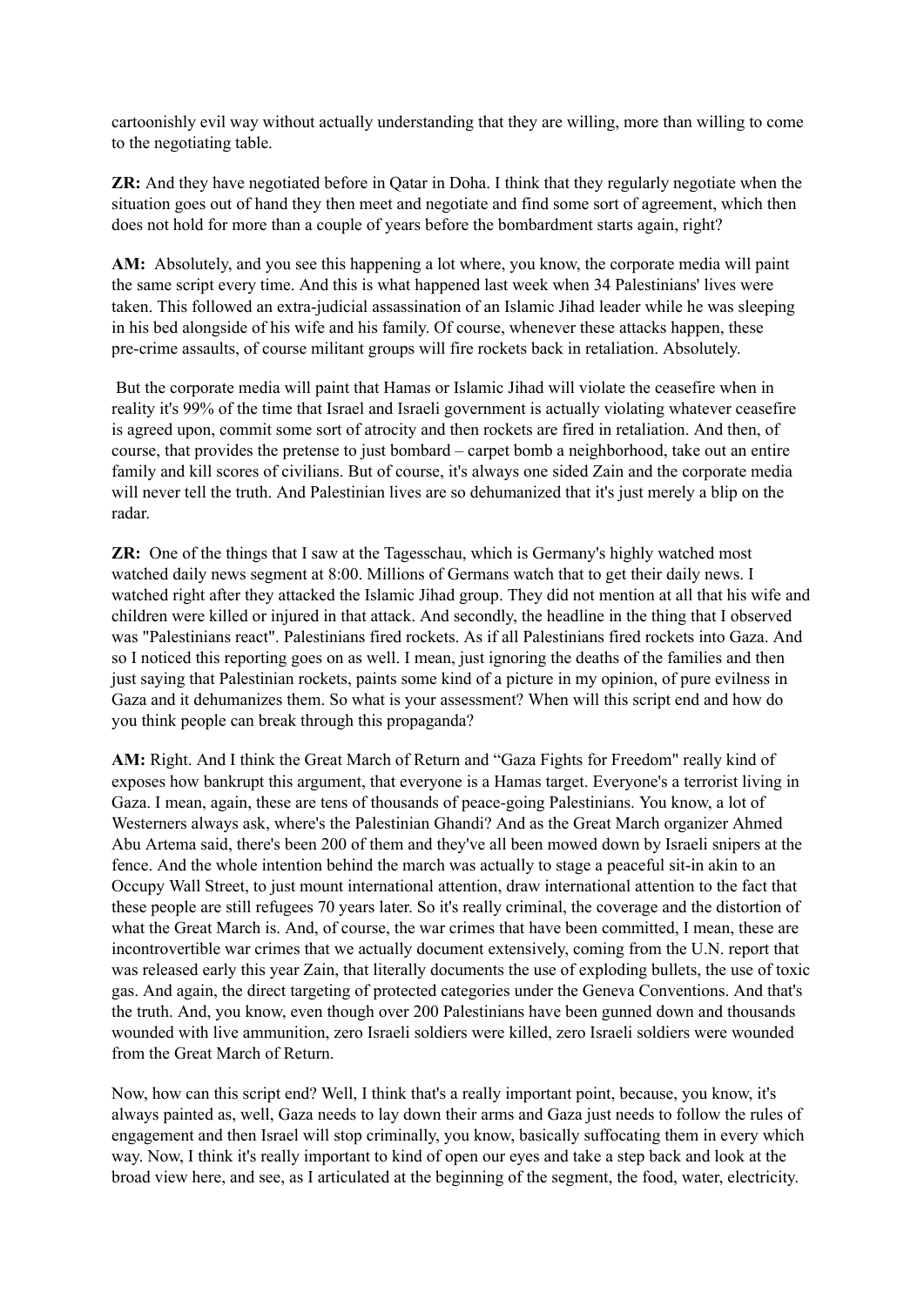The fact that they have to live in fear every day of being bombed just because they literally live in this besieged area. I think that who really needs to stop the assault and who is really the the oppressor here is, of course, the state of Israel, which controls every single aspect of society in Gaza. And that's them who needs to stop the siege. Them who needs to lift the siege. Allow construction materials to get in. Allow people to rebuild their homes. Allow desalination plants to be rebuilt. Allow them to have water, electricity. And then give them back the basic dignity of humanity. That is what every one deserves: is to be a human being and to move freely and to be able to get medical treatment.

If you want to, you can just look at the cancer survival rates compared to these neighboring people Zain and it drops to as low as 30% if you live in Gaza. And of course, you have a 90% survival rate if you live in Israel. And this just really shows you the stark reality of what these neighboring peoples live through every single day. So I think first and foremost, stop the siege, end the brutal occupation. And then we can talk about what a democratic society and democratic rights looks like for the 5.5 million Palestinians that are deprived of basic democracy. And what is deemed the greatest democracy in the Middle East.

**ZR:** I want to dig deeper into your documentary and where you would talk about the Great March of Return. In particular, I want to talk about the weaponry that the Israeli Defense Force use and the snipers. You also mentioned in your documentary the explosive bullets that they use. Could you talk about the snipers and the explosive bullets that they were using?

AM: Absolutely. So it's important to realize, again, like these are not clashes. This is not some sort of obfuscated view from the Israeli snipers. These are snipers that are perched up on mounds of dirt that have a wide view of the demonstrations. It is crystal clear in their sniper scope, and they are literally picking people off like its target practice. They started using live ammunition at 9 a.m., the first day of the Great March of Return, March 30th, 2013. They killed 18 unarmed marchers and shot hundreds more with live ammunition. Fast forward six weeks later, on May 14th, one of the most egregious massacres of unarmed people in modern history, where they shot down 60 unarmed protesters, shot thousands with live ammunition. Countless amputees, Zain. And of course, as we know from all of the victims' testimonies that we got first-hand, the vast majority of those shot were with exploding bullets. These are bullets that are internationally banned by the Hague Convention. A lot of these conventions, were where the world bodies got together decades, if not hundreds of years ago, and outright said these are condemned, we cannot accept these.

And that really shows you the flagrant violations that Israel basically conducts of international law with complete impunity and protection from the US empire. So it is really atrocious that they have the audacity to use exploding bullets on top of the several, you know, war crimes that they're already committing by targeting just unarmed civilians. I mean, even in an armed battle, the documented actions of the Israeli military would be considered war crimes.

But if you're taking away armaments altogether, it is absolutely incomprehensible that they are getting away with what they are doing at the Great March of Return. But yeah, I mean, these snipers basically pick people off. One international war correspondent who was interviewed for the UN report said, I've documented wars in Yemen, Syria, Iraq, Libya; she said I've never seen anything like this. She said it's a slow, methodical shooting, where every couple of minutes you just hear a gunshot go off and another person goes down. And it's just a stream of bloodied bodies being carried back towards the ambulances in a very, very sadistic and methodical way. And we actually have seen first-hand, as much as the Israeli government says, oh all the people shot were by accident, oh we didn't mean to shoot civilians.

We've seen it first-hand, actually the footage from the Israeli snipers themselves. They've leaked it in a group chat, I think on Facebook that actually became exposed to the public, and it shows exactly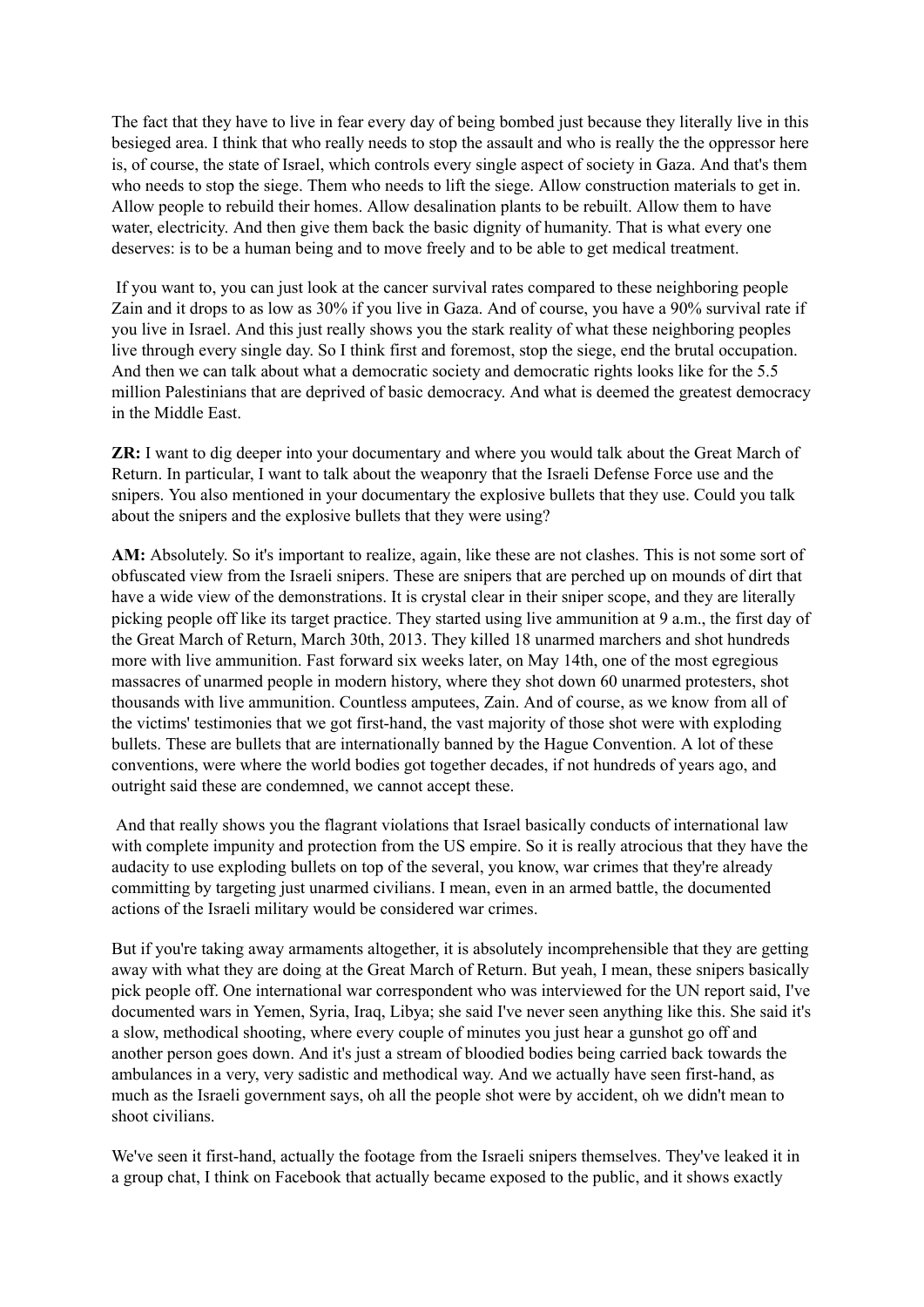what they're doing behind the sniper scopes. And unfortunately, it was pretty brutal to watch. I mean, kind of gleefully laughing at taking down a small child that posed no immediate threat to their lives. So unfortunately, when these cases are tried, like recently, we just saw the first time that a case of a small child who was shot at the Great March of Return and killed was finally tried in Israeli courts, because there was an international outcry, because there was a video, and pressure was mounted to bring that to trial. And unfortunately, what we saw as so-called justice, was simply a month on house arrest for the Israeli soldier who took his life.

**ZR:** The counter argument usually goes, and let me quote the Israeli Defense Force, that Hamas uses medics, children, journalists and even disabled people, as human shields. What is your take on this argument?

**AM:** Sure so human shield in a military term, if you look at the legal definition of human shield, that means that a militant is standing behind a civilian and using them as a shield while they are armed, right. We looked at 12 hours of footage of the Great March of Return. There was no militant there. There were no people with guns. And you can see yourself with the footage that we actually accumulated first-hand. I mean, have direct evidence for, that there are no "human shields" at the Great March. It's literally people standing there on their cell phones, filming, holding flags, chanting national slogans. And those are the people, unimpeded, no one around them, that are just completely gunned down and executed by Israeli snipers. So this argument is morally bankrupt. It has been disproven many, many times.

And, you know, the human shield rhetoric has actually been used by the US empire to dehumanize civilian populations that it's assaulting, back to the Korean War, Vietnam. This is used over and over again: Iraq. You can see this in corporate media propaganda that calls populations of human shields to kind of preempt what are going to be bloody atrocities and massacres committed against them. And it's quite disgraceful that this is still used today.

And it's quite disgraceful that people still believe it, that unarmed civilians are somehow cast away as human shields. You can just look at Rouzan al-Najjar, the case of the young female medic who was a strong feminist. The first female in the Great March of Return risking her life to save the wounded and injured on the front lines, who of course was also killed by Israeli snipers on June 1st 2018. After she was killed, the Israeli government actually came out with a propaganda video, maliciously doctored a clip that she had been interviewed for in Turkish media, where she says, "I am Rouzan al-Najjar, I am a human shield to save the wounded and injured on the front lines". And they maliciously cut that video to say, "I am Rouzan al-Najjar, I'm a human shield". How dare they? How dare they try to cut and edit her own words when she was a hero? She was a humanitarian aid worker. And she's someone that we can all look to around the world as what a paramedic should be. And actually just diminish her life to just say she was just another human shield for Hamas. And that's the way these people operate. Unfortunately, that's the way the Israeli government will operate, it doesn't matter whose lives are taken, Zain, they will always just disregard them as human shields and and then they move on.

**ZR:** How has the reception been towards the documentary. Break it down in terms of corporate media and social media. And secondly, where can people view your documentary.

**AM:** So you can check out the documentary on https://gazafightsforfreedom.com/. We have it on Vimeo. We have it available in English and Arabic right now. And we also have DVDs for sale that you can check out and buy in agitator packs. Now, we took this documentary on a North American tour all across the US and Canada to an amazing reception; nearly sold out venues all across North America. People coming out in droves to support this issue. We were worried at the beginning because Gaza is not really in the news, you know, of course, unless some horrific bloodletting takes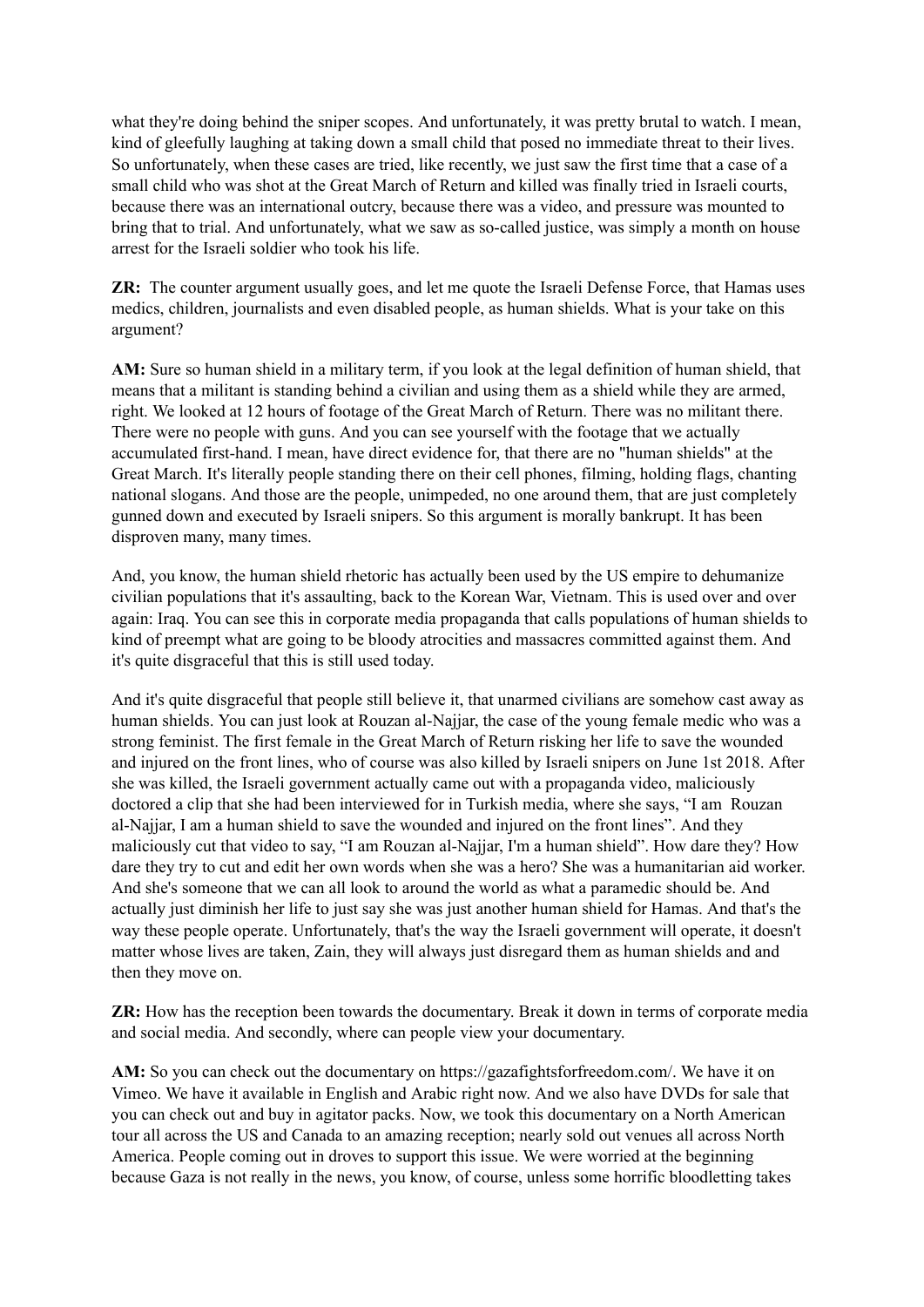place. But it was really incredible to see so many people and passions, so many people empowered to come out and support the film and support the message for Palestinian solidarity and Palestinian rights. I think after you watch the film, you cannot go away without completely understanding and being confident in the facts that Israel is flagrantly committing war crimes and violating international law on an astounding level.

And that's exactly what the documentary seeks to do with direct victim testimony and evidence that we've accumulated. And, you know, it's really important to no longer see this as a "both sides" issue. This is oppressed and oppressor. This is a victim and victimizer. So I think that we need to get out of that mindset and really kind of see the truth for what it is. But unfortunately, the corporate media, of course, has not covered this documentary Zain. I mean, of course, this is a third rail issue, not only in Germany but in the US as well. There's staunch bipartisan allegiance for the State of Israel. They kind of label people as antisemitic. You saw what happened at Ilan Omar for simply discussing the power of AIPAC and the Israeli lobby in this country. This is their game. This is pretty much all they have, to discredit people who dare to criticize the state of Israel and dare to discredit or call out this kind of political cover that the US provides for Israel. I mean, I think the rest of the world has really woken up to this fact. That's why we see unanimous BDS resolutions being passed in Ireland, Britain, South Africa and millions of people standing up for Palestinian rights in these countries. But I think the level of conditioning and propaganda and brainwashing that starts from childhood to American citizens is very hard to break out of because we're kind of taught from birth that Israel is our best ally in the Middle East, they can do no wrong, and Palestinians are essentially animals, right? And they're conflated with terrorists. And when we're in this perpetual war on terror, it's really hard to break out of that mindset.

But I do think that political consciousness is shifting on this issue. And that's why this tour was so successful. We see it dropping in polls across Democrats and Republicans. We see dwindling support for Israel. And I think Trump has really exposed this first-hand. I mean, his alliance with the fascistic Netanyahu government has really exposed that Israel is not progressive. They are not liberal. And they are in no way left wing. And in fact, there is no hope, really, for the left wing to take over. Israeli society is becoming increasingly right wing and increasingly fascistic. As I mentioned before, with the so-called opposition, Benny Gantz.

And that's what I think Trump has exposed with his unabashed support for settlements, essentially condoning settler terrorism. And basically the continued colonization and ethnic cleansing that we see in this settler colonial project. So people are waking up. It's becoming increasingly hard to attach yourself to the State of Israel if you're an artist. And we're seeing a lot of cultural isolation working with the BDS movement, and that that's the hope that I see, is that artists are dropping like flies. No one can really go to Tel Aviv without kind of apologizing to their fanbase like, oh, my God, I didn't know what I was getting into. And that's kind of the trajectory that we need to go: is the isolation and showing people that this is not progressive and you cannot call yourself a liberal if you support this rogue apartheid state.

**ZR:** I want to take a step back and touch upon this general issue that you also just mentioned. There's a lot of fear, especially in Germany, when they talk about Gaza. For example, providing voices to ordinary people, as you have in your documentary, because criticism of the State of Israel is conflated directly with antisemitism. The same situation is, however, not true when journalists in Germany criticize Saudi Arabia or Turkey. This criticism is not leveled as Islamophobia, for example. How, in your opinion, should journalists and activists make it clear they're not antisemites and are simply advocating for human rights?

**AM:** I think that it's first and foremost expanding your political consciousness to not be afraid of what you know is going to be disingenuous and dishonest smears from the political establishment. And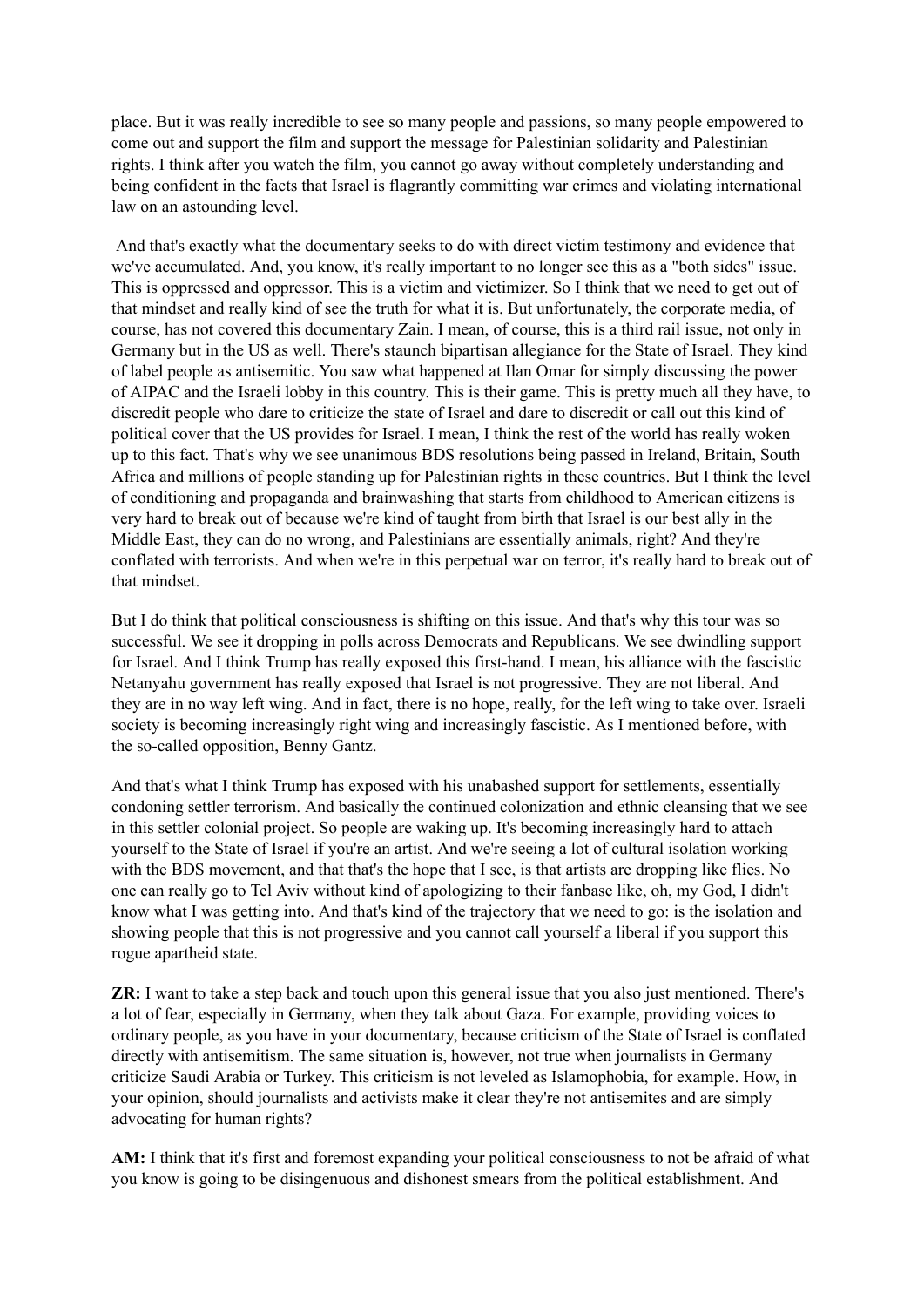honestly, just stand armed with the truth behind you. Be confident with the facts. It doesn't matter what state is doing this. I mean, I encourage Americans to be engaged because we can change what the US government does first and foremost, because we're American citizens, and any government who is essentially giving money to the state of Israel to conduct these atrocities. I encourage those people, first and foremost to stand up, stand in solidarity with our brothers and sisters in Palestine and follow their lead to take action in terms of things like BDS and join local Palestine solidarity groups, because these are the governments that are condoning this. These are the governments that are providing political cover for these crimes. And that's why we need to wake up to what's going on. But it doesn't matter what states are doing these things. If anyone was doing these things, I would stand up and condemn them, because they are horrific crimes against humanity and they need to be stopped. And we need to stop living in fear of whatever we're called. When we speak with just complete facts and honesty and dare to humanize Palestinians, Palestinians who are being assaulted every single day, it's time that we stop this nonsense, and it's time that we stand for the right thing, and stand on the right side of history.

**ZR:** But to return to current issues again. And this time I want to talk about US politics. There are a lot of candidates running in the Democratic Party. There's a lot of diversity, we have Elizabeth Warren, Bernie Sanders, Joe Biden, Tulsi Gabbard, etc. Could you provide your assessment of the most notable candidates in the Democratic Party and their policies? And how do you view them in terms of the anti-imperialistic anti-war perspective?

**AM:** Well, it's funny that you said there's a lot of diversity, because I don't see that. I think that what's funny about the primary today is that it's pretty much Bernie Sanders, and then everyone who's kind of mimicking Bernie Sanders, I mean, he far outflanks every single Democratic contender on the left. He is by far the most progressive candidate. For 40 years he has been on the right side of history, fighting for things like LGBTQ rights, abortion, fighting against racism, fighting against climate change, fighting against special interests, the military industrial complex and fighting for health care. All of these things kind of became politically convenient for other politicians who we see as political contenders attaching their names to very, very recently. So I think that really says it all. I mean, there's one person who I think is the most honest broker and who has a 40-year track record to prove it. So everyone else I see as kind of just imitations of what the real thing is.

Look, Bernie Sanders is not perfect. He has a lot of problems when it comes to foreign policy. But I think that his stance on Palestine – you can take, for example – shows how much he can be pushed from the left. Four years ago. Bernie Sanders in the Democratic debate with Hillary Clinton could barely muster the word disproportionate when he was talking about the bombing campaign in 2014, where 2200 Palestinians were killed. Fast forward four years later, he is talking about withholding military aid from Israel. He's talking about the two state solution within the 1967 borders. That means withdrawing illegal settlements for the last 50 years to the 1967 borders. I mean, that's a big deal. And he's the only one who kind of dares to humanize Palestinians in a way that no one else really has. And I think that that really shows you how much the political consciousness has shifted on this issue. How much leftists on the ground have pushed the dialog forward and how much he's really listening and able to be swayed.

And that's why him versus the rest of the contenders makes it about: I am the organizer-in-chief, this isn't about me, it's about us. It's about millions of people coming to the streets and pushing policies like Medicare for all forward. Because he kind of acknowledges the limitations, I think, of the executive branch; that there are going to be a lot of roadblocks with judges, with the Senate, with the staunch Republican majority that we see, that's going to be hard to overcome. And he's saying, look, without millions, tens of millions of Americans coming out and supporting this and shutting things down, we're never going to make this happen. And so I think that really speaks to how much we can do. And that's what gives me hope, I think for the future, is seeing that the youth are waking up,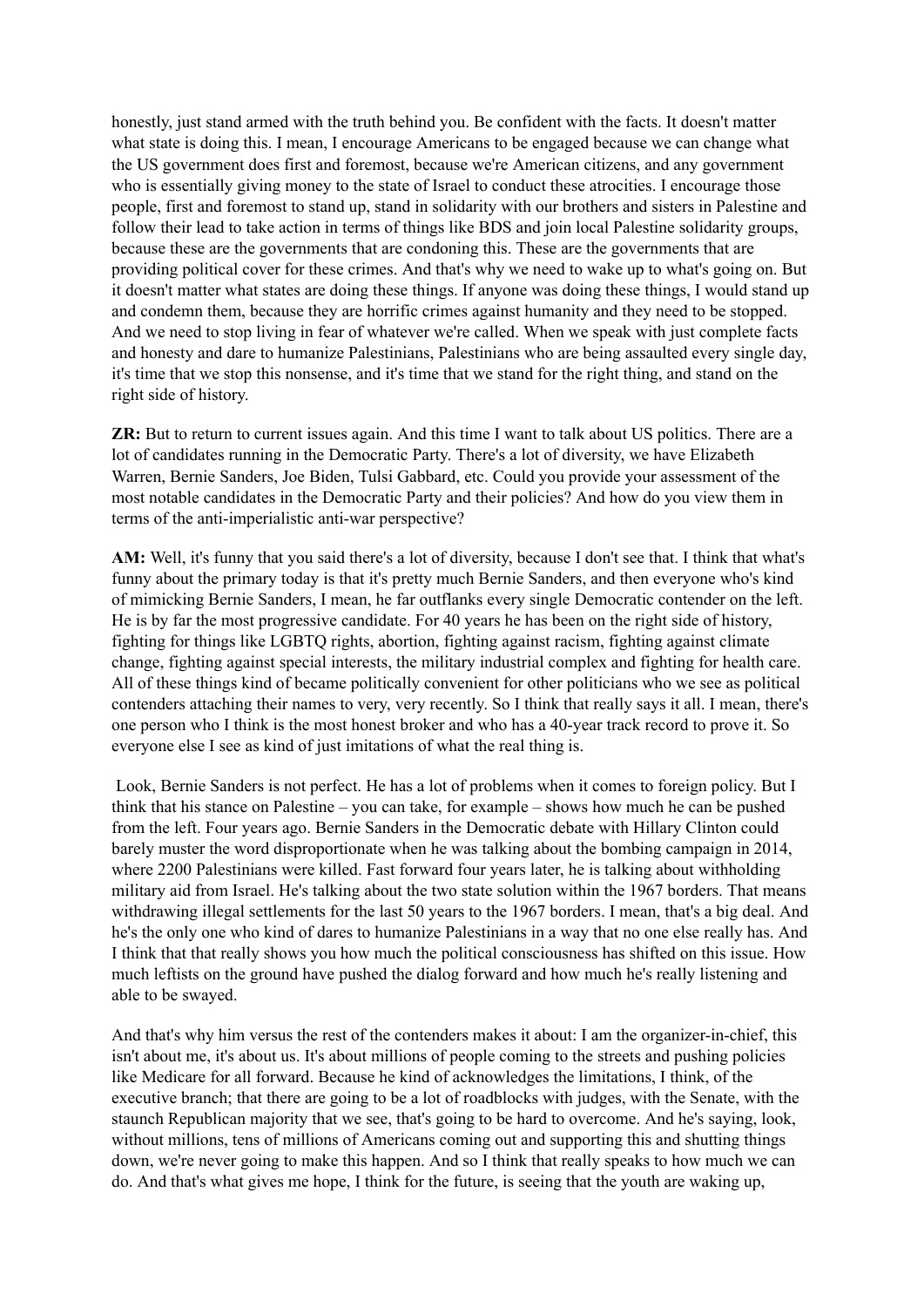they're rejecting the corporate media, they're rejecting the two party dictatorship – is what I like to call it. And they're really seeing that we need to make the future that we want to see. We need to have a utopian vision of what we want. And certainly the two party system, the stale system that pushes neoliberalism and imperialism is going to leave a disastrous path ahead and a disastrous future for our children. And, you know, I think a lot of Democratic contenders have good things about them, but really it's incomparable when you're looking at who is really the only one willing to call out global capitalism and the special interests that perpetuate these endless wars.

**ZR:** You already answered my next question, but I pose it again so we can hit it all the way home. The question is, we just talked about Bolivia, Julian Assange, the situation in Gaza. I don't want to leave our viewers because acTVism was founded based on solutions and giving people hope for the future. We don't want to leave our viewers in a depressed state. How can we, at this point of this conversation, give people hope going forward?

**AM:** Well, I think that polls show, and just the masses show that people, especially the youth – and this is where the future lies. Who are the younger generations? Who are we going to leave our future to? They are saying no more. They are rejecting the unanimity of the corporate media. They are rejecting this bipartisan stranglehold in our government. They are rejecting what has been the official religion of the United States for the last hundred plus years, which is global capitalism and capitalism can do no wrong. And they are finally rejecting that dogma and saying, wait a minute, maybe we can have a different future. Wait a minute, maybe capitalism is actually the overarching system that is driving the vast inequality, that is driving the climate crisis, that is driving the fact that these wars are driven for profit and to essentially protect capital around the world.

And the fact that millions of young people are literally shutting things down, staging sit ins, staging blockades, spreading political consciousness on social media, becoming their own citizen journalists, is incredibly inspiring to me. And I'm sorry, but I think that Bernie Sanders' Movement speaks to that kind of energy that we need to be open to and tap into. No, I don't think there's a savior in 2020. But what I do think is a savior is the fact that there's millions of people waking up to the corrupt nature of the system and realizing that we need to revolutionize. We need to completely revolutionize the system. We need to completely construct a utopian vision of what we want to see happen and no longer fall prey to whatever is being laid out before us. And we need to empower ourselves. I mean, the system wants us to feel disenfranchised. They want us to feel alone. They want us to feel like we can't do a damn thing. That's exactly by design. The second you get out and you're involved in this struggle and you connect with people who are acting and doing things on the streets you feel empowered. You feel like you have a place.

And I encourage everyone to get out of their comfort zone and do just that, because nothing is going to change if you feel like you can't make a change. And that's what they want us to do, they want us to fall down and die. And we can't do that. We have to stand up and live. And demand a better future and demand a life worth living, and that doesn't just stop and start with Americans. It doesn't just stop and start with Germany or Europe. It starts and stops with all of the countries that are being persecuted, that are being oppressed by this global system. By imperialism.

It's time that we really acknowledge what's going on, link our struggles together and acknowledge how we have a very important role to take action, Zain. And that's why I appreciate acTVism Munich and that's why I appreciate grassroots independent media for playing that role. It is a very crucial role and we need to fill that vacuum of propaganda and show things with a kind of leftist lens and show people how we got here. How we got here, because if we don't understand how we got here, we can't change where we're going.